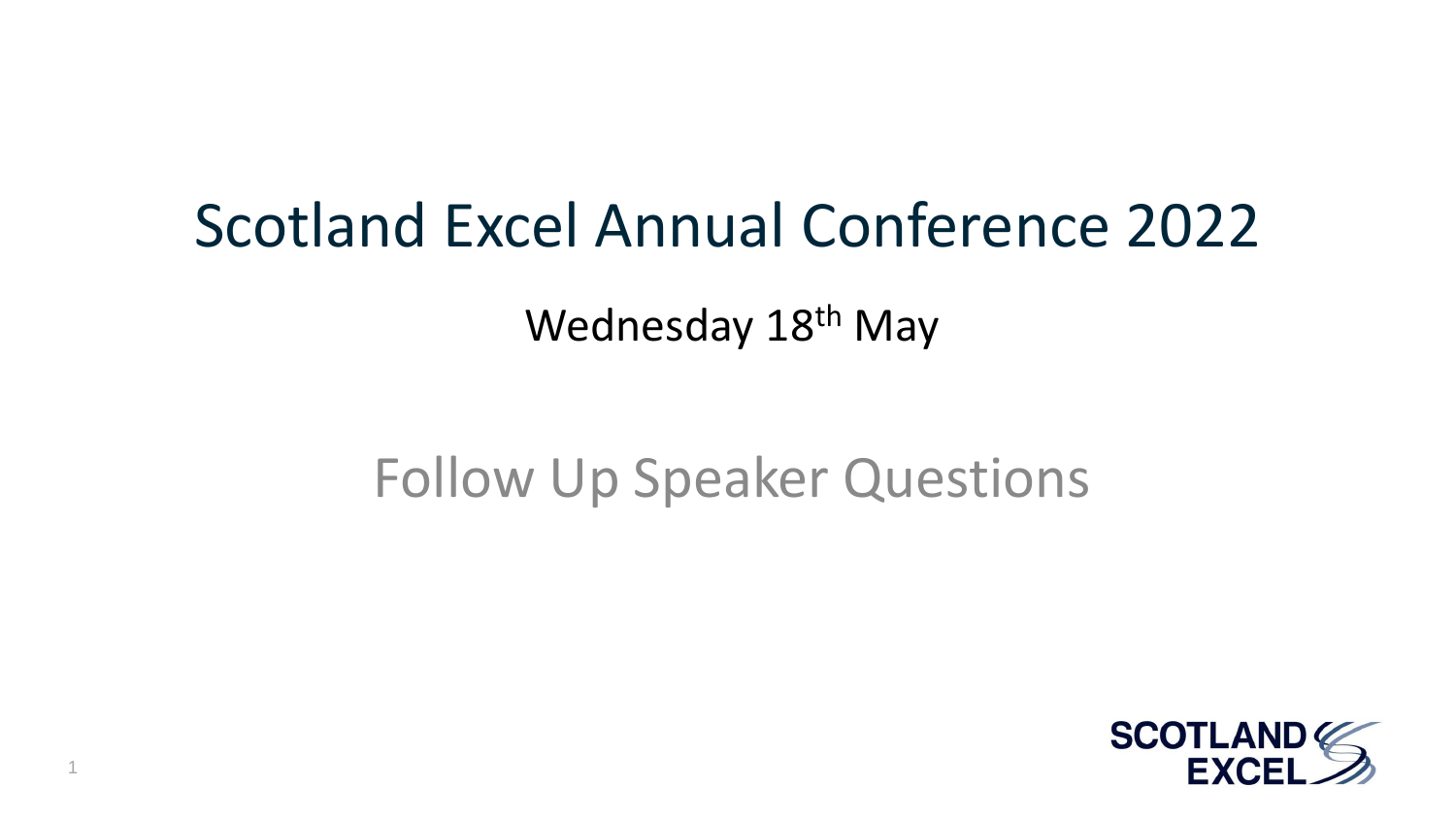## Keeping 1.5 Alive; Mobilising climate and social action through collaboration, innovation and leadership

Dr Roddy Yarr, Executive Lead Sustainability, University of Strathclyde

**1. Do you utilise a tool(s) to help you monitor and report on carbon emissions? If you do, would you be willing to share it?** 

We use in house software that we have added sustainability metrics into. We adapted this as a simpler and bespoke way to manage data. We also use multiple spreadsheets as you can imagine. We did look at one or two systems and tried one but it didn't work for us.

**2. Are any of the project you highlighted "managed /whole of life" services i.e. a longer term relationship with the construction supplier (beyond the life of the build)?** 

Our district energy scheme has an ongoing maintenance contract attached to it and this includes an optimisation element which means we are upgrading our building energy systems as we go. We also use soft landings for our new or refurbished buildings. This enables us to manage the commissioning of the building during its first few years of life.

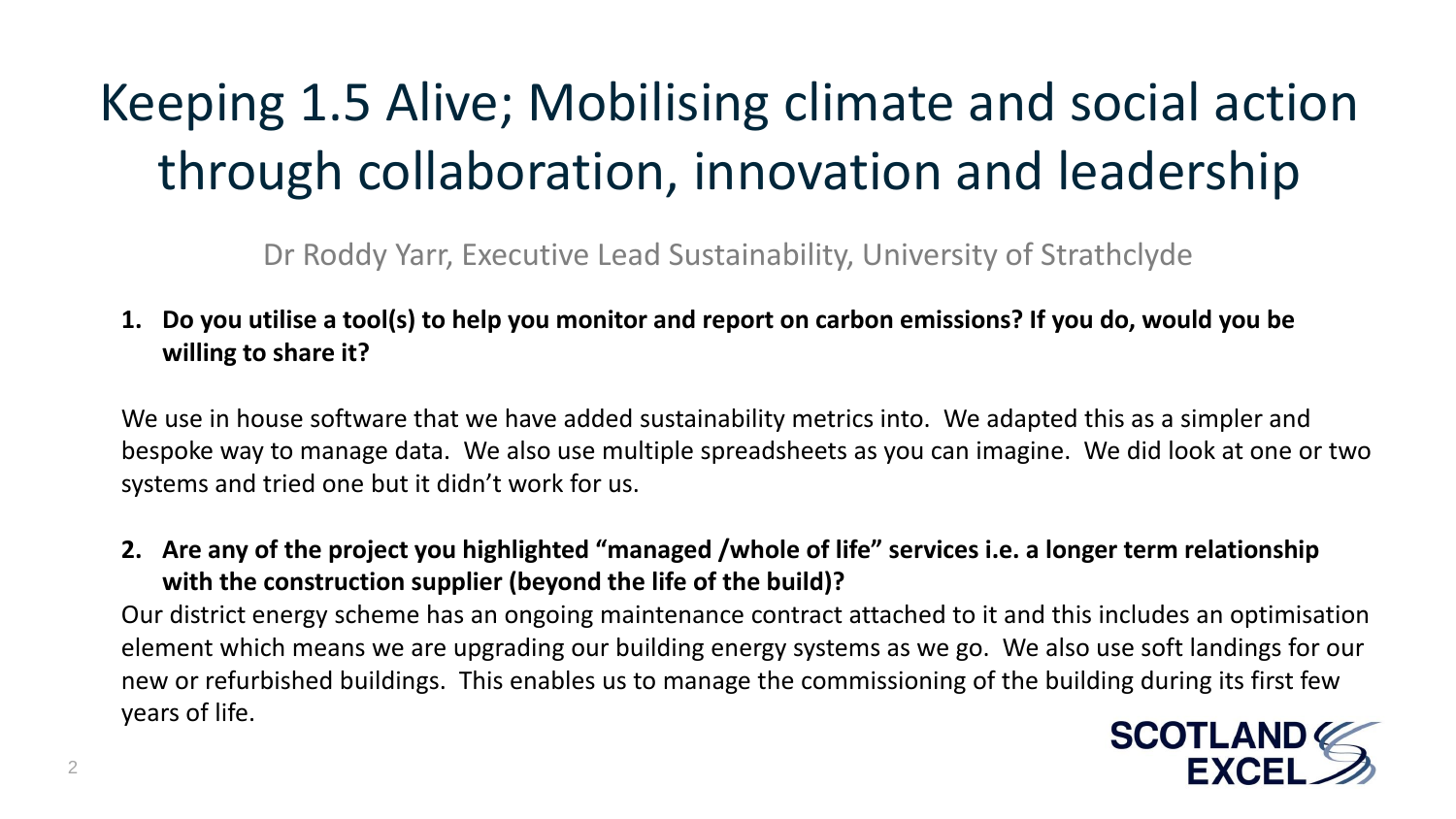# Cheating or Competing - Understanding and Spotting Price Fixing, Cartels

Georgina Laverack, Assistant Director - Cartels, Competition and Markets Authority and Lars Suhr, Payments Systems Regulator

**1. Are investigations (and the identity of the "accuser") exempt from FOI? Whether the investigation is live or concluded?...whether or not fraud or other criminal offence ultimately established? Irrespective of the final outcome? Just wondered if total confidentiality is assured in all circumstances?** 

Yes, exemptions are provided under the FOIA for requests received relating to investigations, confidential sources and the prevention and detection of crime. These exemptions (under Sect 30 and 31) allow law enforcement agencies to either decline to provide or to 'neither confirm nor deny' the existence of the information requested (subject to the public interest test).